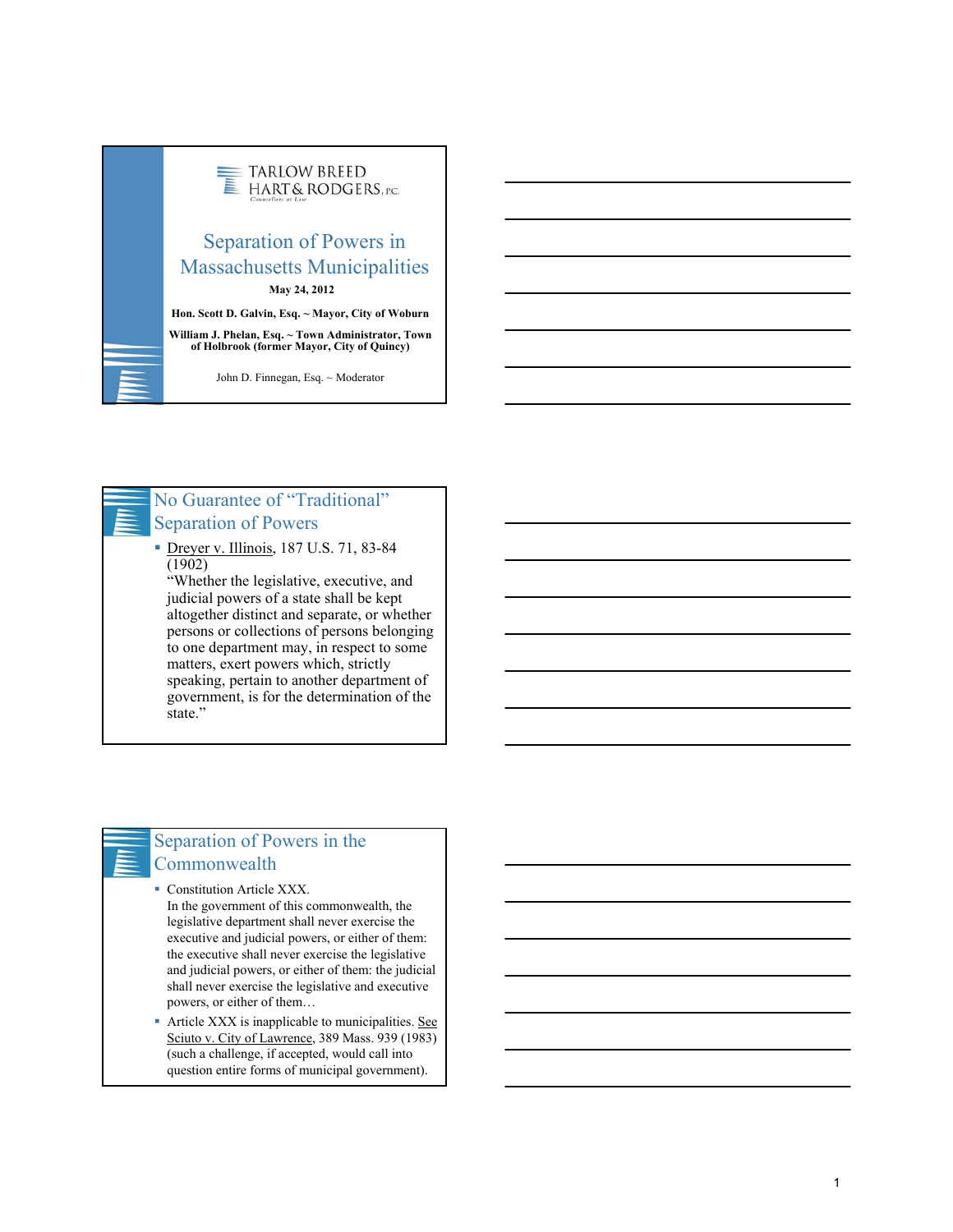## Amendments to the Commonwealth's Constitution - Article LXXXIX

- Allows citizens of the Commonwealth's cities and towns to adopt, amend or revise their own charters & establishes procedures for accomplishing, supplemented by Home Rule Procedures Act
- **Provides thresholds for establishment of cities** (12,000) and representative town meetings (6,000)
- Power to self-govern by adoption of by-laws or ordinances available to all municipalities, even if new charter isn't adopted

# General Powers of Municipalities Cities or Towns, through local ordinances or bylaws, may exercise any power or function which the general court has power to confer upon them: not inconsistent with the constitution or General Laws;

- in conformity with powers reserved to the general court by the Home Rule Amendment to the Constitution; and
- which is not denied to the city or town by its charter.

### Home Rule Procedures – c. 43B, § 20

- Any particular local office shall be either elected or appointed
- Members of a board of selectmen shall always be elected
- In towns with open town meeting the town moderator shall always be elected
- In every other case all of the members of the legislative body shall always be elected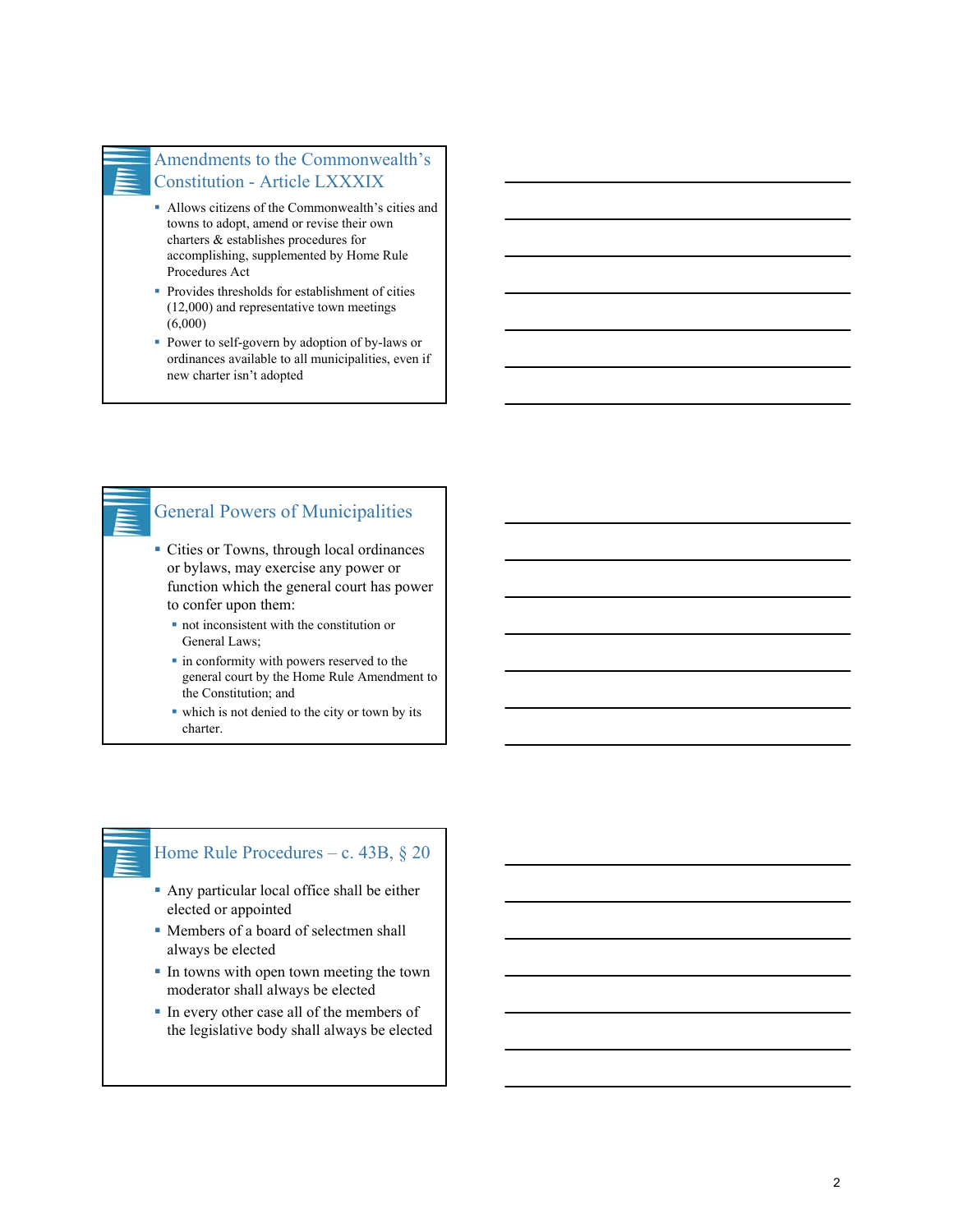#### Home Rule Procedures – c. 43B, § 20

- Any particular local officer or employee shall be appointed by any particular local officer
- Two or more local offices may be merged or consolidated into a single office
- The powers, duties and responsibilities of one local office may be divided and exercised by two or more local offices
- Appointments by a municipal agency may be confirmed

# Forms of Municipal Government

- No requirement for uniformity in the laws for the executive and administrative functions of cities
- General laws offer six different standard forms of government for the adoption by cities of the Commonwealth
- Other cities operate under their own charters via special acts of the legislature

# City Government – General Powers

- City councils have the powers of town meetings.
- Boards of aldermen have the powers and perform duties of selectmen, except as to appointments.
- Mayors have the powers and duties of selectmen with respect to appointments, subject to confirmation or rejection by aldermen.
- In cities with a single legislative board other than a board of aldermen, the board may exercise the powers and perform the duties of the board of aldermen.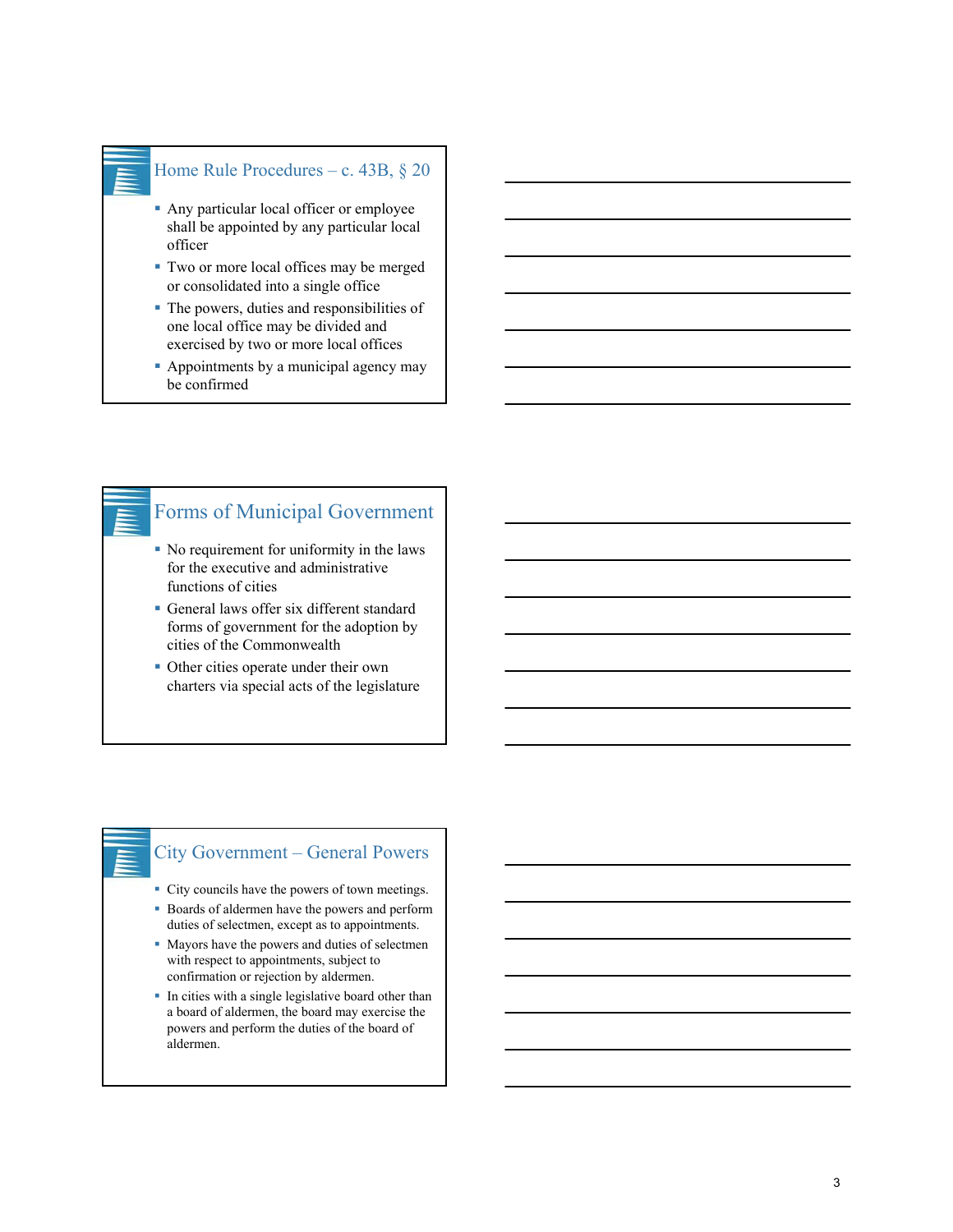

### City Government – Mayoral Duties

- If Is the chief executive of the city and has general supervision of all departments
- Has the powers and performs the duties of selectmen with respect to appointments, subject to confirmation by aldermen
- Holds certain specific licensing authority
- Is responsible for certain public safety functions, including authority to disburse unlawful or riotous assemblies, and request Governor to deploy National Guard to assist
- Has veto power over ordinances, orders, resolutions or votes requiring mayoral approval (unless provided otherwise by charter)



## City Government – Mayoral Duties (cont'd)

- May petition the Department of Public Health for the removal of sources of pollution of the city's water supply
- May apply to SJC or Superior Court for injunction against pollution of any pond or stream used as a source of ice or water supply by the city
- Is charged with enforcement of law requiring periodic testing of standard weights, measures and balances within city
- Submits annual budget recommendations to city council

### City Government – Legislative Branch

- Legislative branch may consist of one (Board of Alderman or City Council) or two (Board of Alderman and Common Council) chambers
- Unless superseded by statute of the City Charter, board of aldermen is the general licensing authority
- May declare dangerous buildings to be a nuisance and dictate disposition or alteration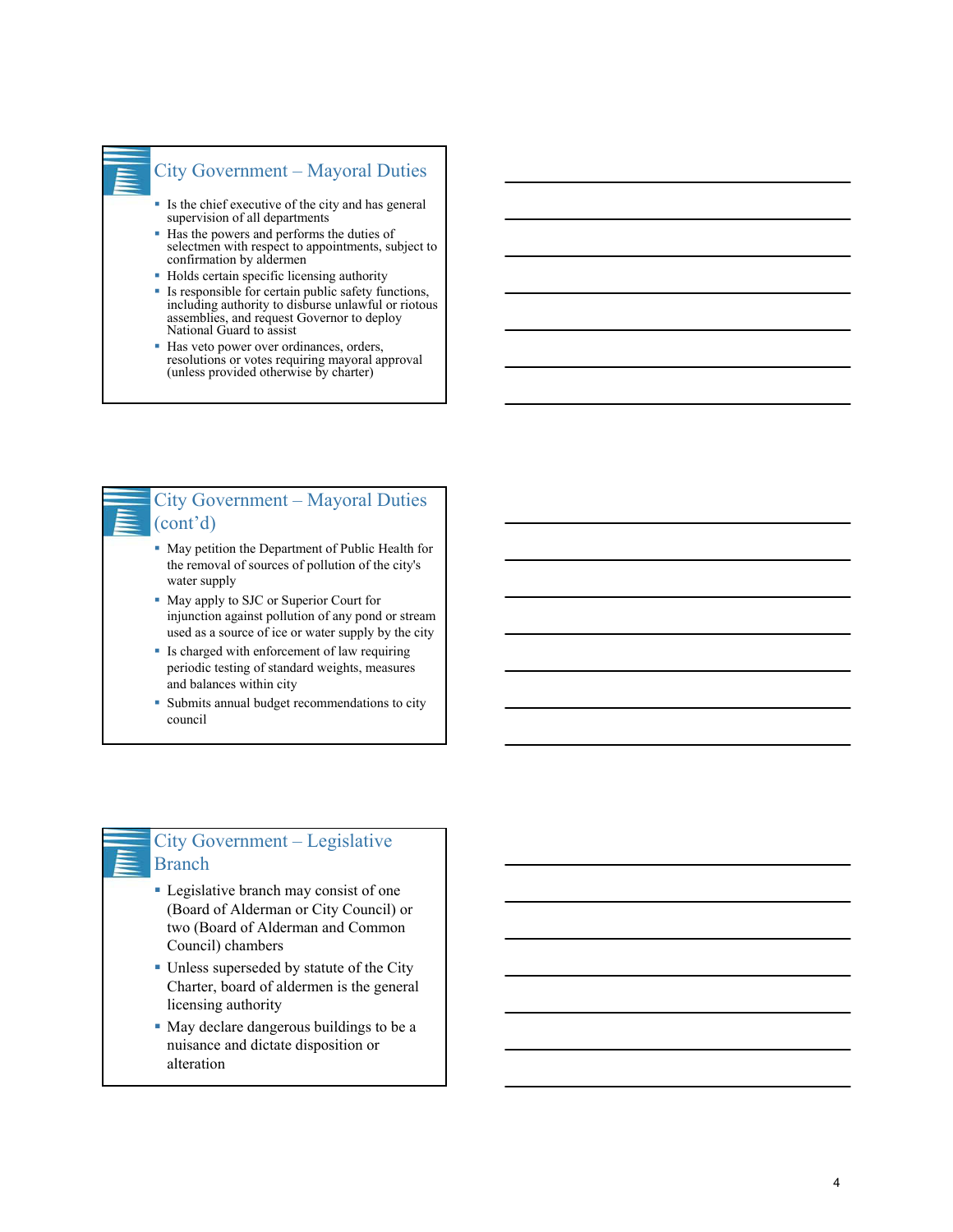## City Government – Legislative Branch – Board of Alderman

- May require tax collector to report as to taxes committed and the moneys paid into the treasury
- May approve the laying or repairing pipes conduits under public ways
- May regulate the exercise of the sale or barter of merchandise by hawkers and peddlers
- May grant to a telephone company, after petition and public hearing, the right to erect or construct upon, along, under or across public ways, wires, poles, piers, abutments or conduits necessary for transmission lines, or may direct an increase in the number of wires or cables, or alteration in the location of poles, piers, abutments or conduits, or in the height of wires or cables

### City Government – Legislative Branch – Board of Alderman (cont'd)

- Are responsible for regulation of vehicles for hire and traffic regulations
- May purchase or take by eminent domain for the city (except in Boston) land required for municipal purposes (subject to appropriation)

# City Government – Legislative Branch – City Council

- May vote transfers from the city's reserve fund to provide for extraordinary or unforeseen expenditures
- May appropriate from the stabilization fund of the city
- Must authorize purchase or taking of land by eminent domain with appropriation (2/3 vote)
- May transfer custody and control of land declared surplus by one board or officer to another board or officer for another specific municipal purpose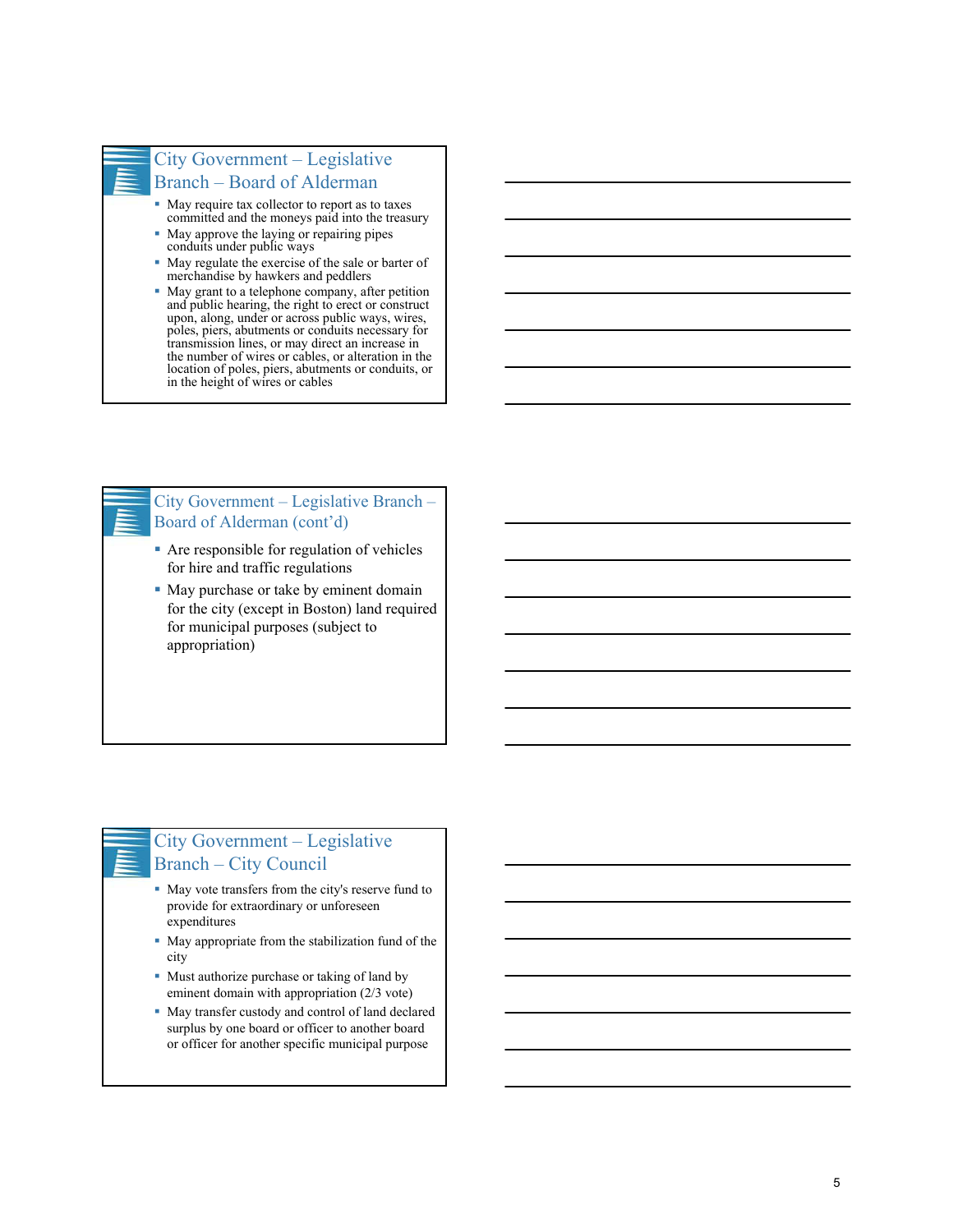

# City Government – Legislative Branch – City Council (cont'd)

- May establish and amend plan establishing minimum and maximum salaries for city employee positions classified by ordinance
- May summon witnesses before it as to matters within its authority

| Forms of Municipal Government – |              |       |
|---------------------------------|--------------|-------|
| City Executives & Forms         |              |       |
| <b>Chief Municipal Official</b> | <b>Total</b> |       |
| City Manager                    |              |       |
| Mayor                           | 43           |       |
| Mayor-Manager                   | 3            |       |
| <b>Organizational Form</b>      |              | Total |
| Special Acts/Home Rule Charters |              | 15    |
| Plan A                          |              | 16    |
| Plan B                          |              | 12    |
| Plan C                          |              |       |
| Plan D                          |              |       |
| Plan E                          |              | C     |
| Plan F                          |              |       |



# Standard Plans of Municipal Government – Plan A - Executive

- Executive is Mayor, elected by the voters of the city
- Mayor appoints, without confirmation, all department heads and municipal board members, except school committee
- Mayor may remove department heads or board members he is authorized to appoint by filing statement with city clerk setting forth specific reasons for removal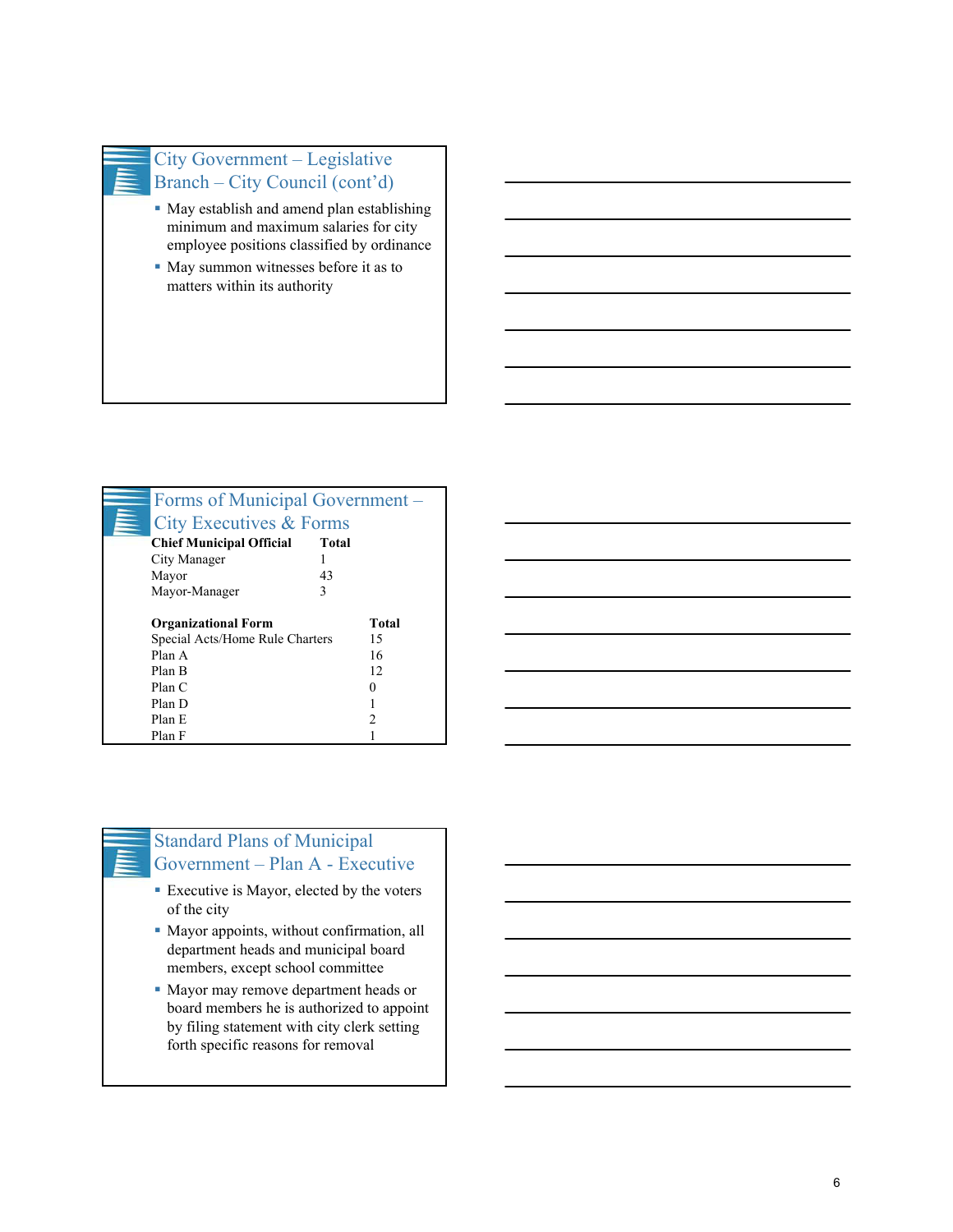### Standard Plans of Municipal Government – Plan A - Legislative

- Legislative body is City Council of nine members elected at large, with one annually elected by its members as president
- Every order, ordinance, resolution and vote must be presented to the mayor for his approval
- Mayor has veto power, which may be overridden by 2/3 vote

# Standard Plans of Municipal Government – Plan B - Executive

- Executive is Mayor, elected by the voters of the city and is chief executive
- Mayor appoints all heads of departments and members of municipal boards, except the school committee, each (except City Solicitor) subject to confirmation by City Council
- May appoint liquor licensing board without council approval
- Specific appointment powers are subject to the Plan provisions; where appointment by Mayor is authorized, removal of department head must be approved by City Council

# Standard Plans of Municipal Government – Plan B - Legislative

- Legislative body is City Council of eleven (< 7 wards) or fifteen (> 7 wards) members, with one annually elected as president by its members
- One councilor is elected from each ward, with the remaining members elected atlarge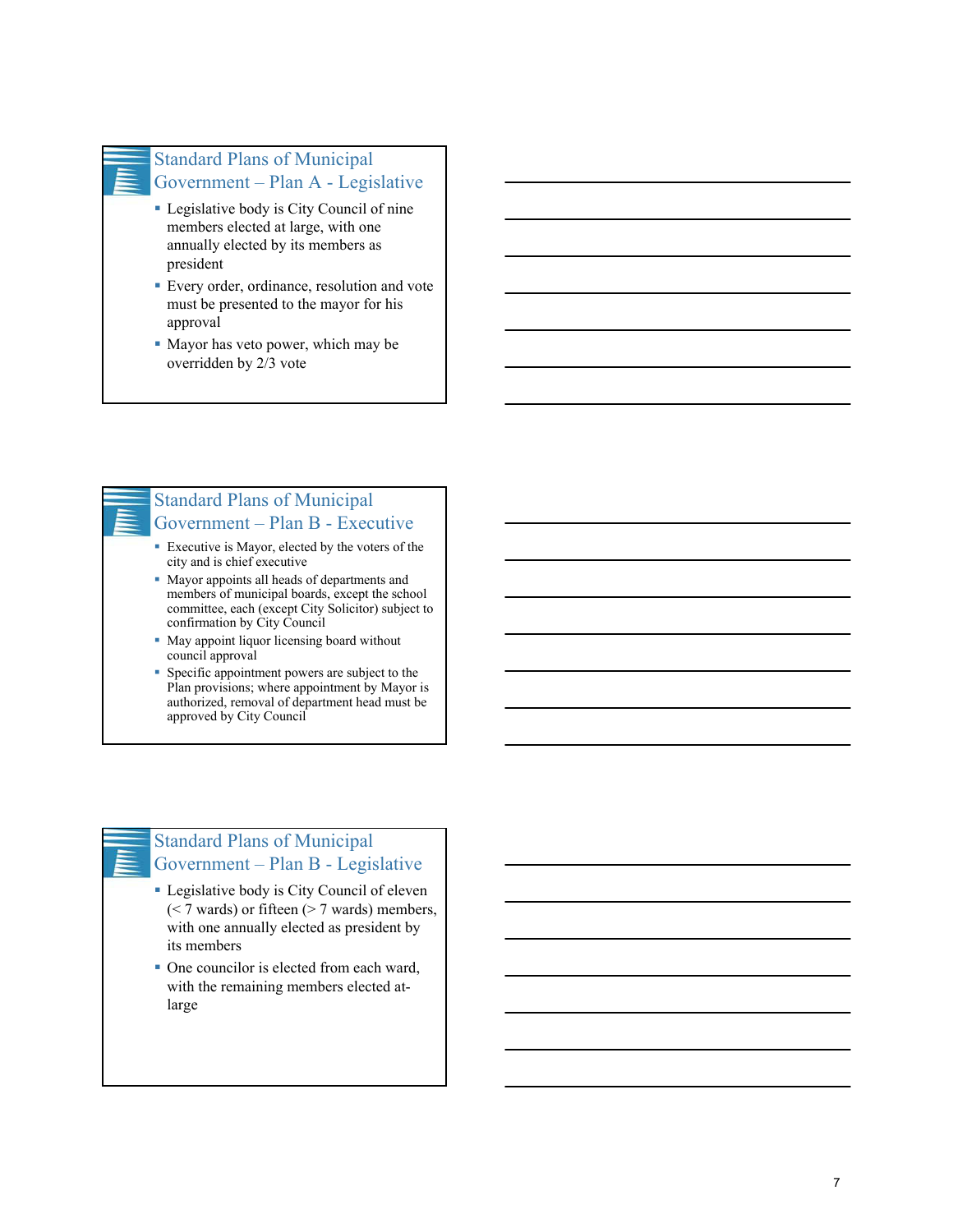

### Standard Plans of Municipal Government – Plan C - Commission

- Government and general management and control of all of affairs (except public schools) are vested in elected city council
- Council consists of five members:
	- **Mayor/Commissioner of Administration;**
	- Commissioner of Finance;
	- Commissioner of Health;
	- Commissioner of Public Works; and
	- Commissioner of Public Property
- President (other than Mayor) elected by members



# Standard Plans of Municipal Government – Plan C - Mayor

- Mayor is the chief executive officer of the city and, ex officio, chairman of the school committee
- Mayor may have other duties and powers as provided by ordinance
- Mayor presides at meetings of the city council, but has no power of veto

# Standard Plans of Municipal Government – Plan C – Council

- Legislative powers of the city are vested in the Council, which possesses all the powers, rights and duties possessed by the mayor, board of aldermen, common council, and all other boards, commissions and committees of the city, prior to the adoption of the plan
- Council assigns executive and administrative powers, authorities and duties not specifically allocated by Plan C to proper departments through ordinances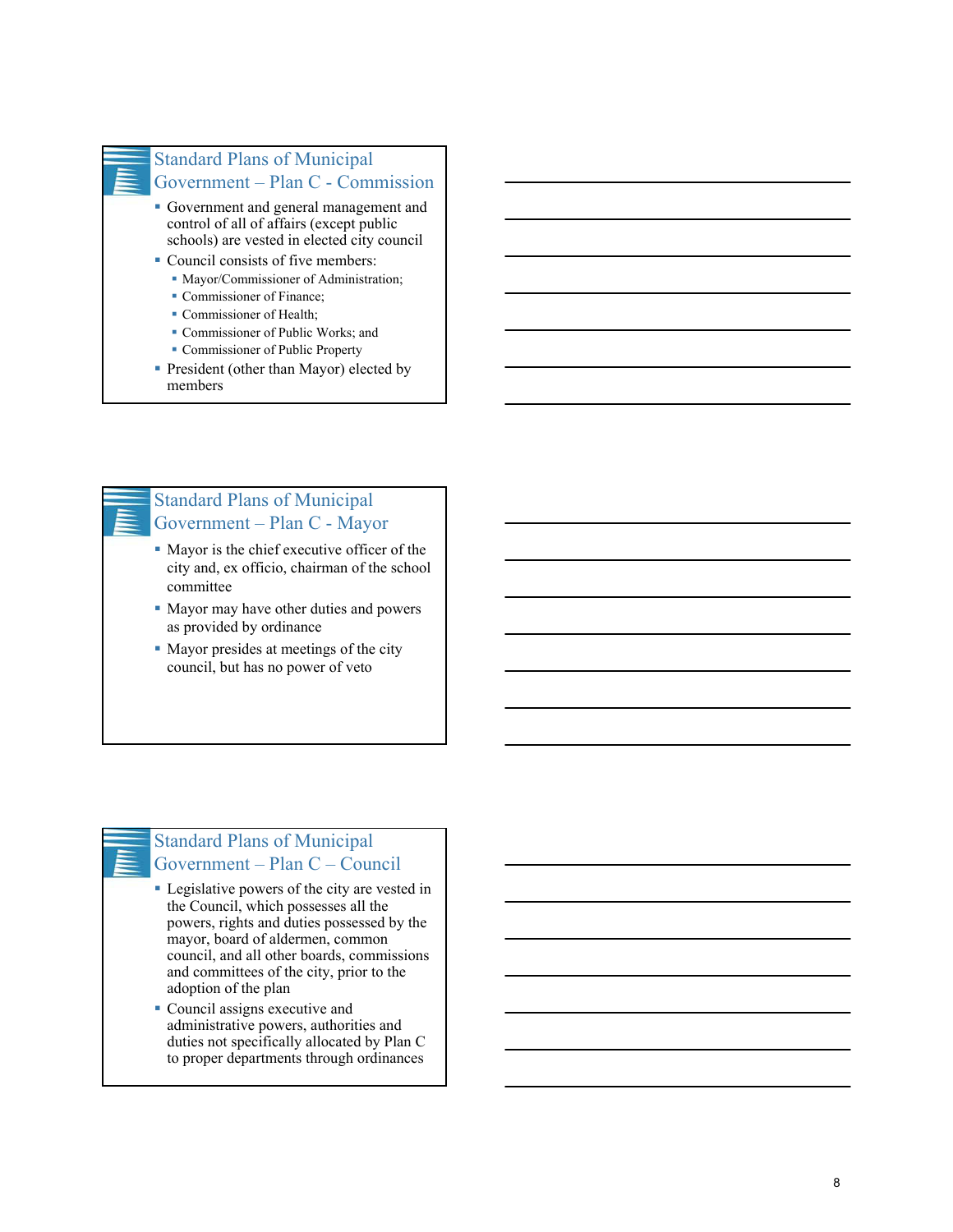#### Standard Plans of Municipal Government – Plan C – Council (cont'd)

- Each commissioner appoints, subject to council confirmation, the heads of the departments under his jurisdiction
- Commissioners may remove any department head for cause stated in an order of removal
- Department heads may appoint and remove the employees of that department
- Each commissioner must keep a record book of the department(s) under his jurisdiction and must render a full report to the city council on a quarterly basis

### Standard Plans of Municipal Government – Plan D

- Government vested in a city council of seven or nine members and a city manager.
- The mayor is the official head of the city for ceremonial purposes, for the purpose of serving civil process and by the governor for military purposes.
- City clerk, auditor, any official appointed by the governor, and any elected trustees of trust funds have the powers and duties according to general law.

### Standard Plans of Municipal Government – Plan D (cont'd)

- City council elects mayor and a vicechairman from its own membership.
- Mayor, in cases of public danger or emergency and with consent of city council, may take command of the police and take necessary action to maintain order and enforce the laws.
- Mayor is chairman of the city council and of the school committee, with the right to vote but without the power of veto.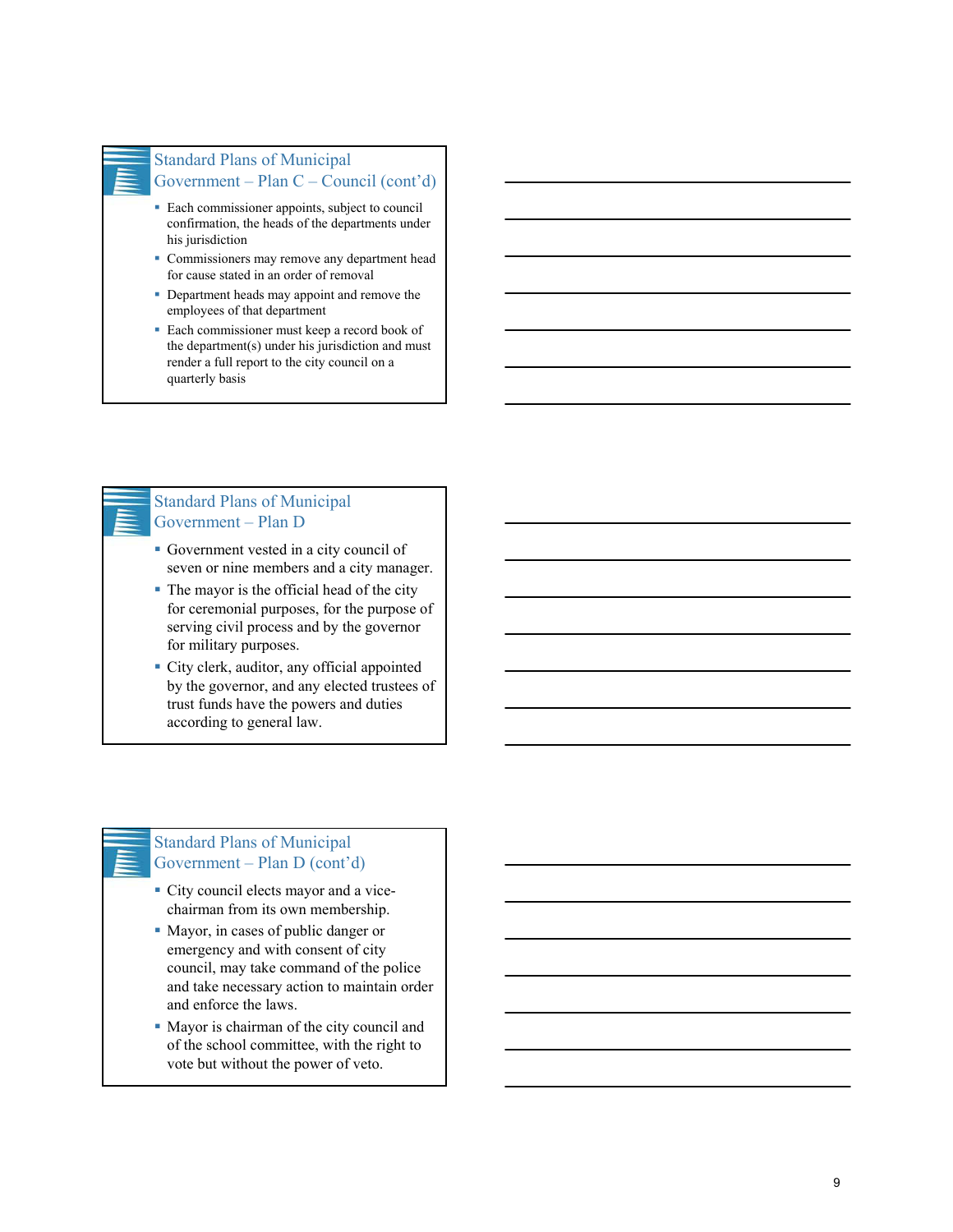

#### Standard Plans of Municipal Government – Plan D – City Manager

- City manager is the chief administrative officer
- Is appointed by the city council based only upon administrative and executive qualifications
- No sitting city council member or person who, within the past 2 years, was an elected official in the commonwealth may be city manager
- Powers and duties are the same held by the mayor, board of aldermen, common council and all other boards, commissions and committees (except school committee) prior to the adoption of the charter
- Supervises the administration of the city's affairs and faithful execution of ordinances, resolutions and regulations

### Standard Plans of Municipal Government – Plan D – City Manager (cont'd)

- Makes recommendations to the council and informs as to the city's financial condition.
- **Prepares annual city budget and submits to city** council. May obtain financial estimates from all departments, commissions, boards and offices.
- Has appointment and removal powers in the departments under his control; may delegate to department heads. Must report appointments and removals to city council.
- City council cannot direct appointment or removal in departments.
- City council has no control items under city manager purview, and cannot direct any of the city manager's subordinates.

### Standard Plans of Municipal Government – Plan E

- City council consists of seven or nine members.
- Council elects a mayor and a vice-chairman from its own membership.
- Mayor presides at meetings and may vote; the vice-chairman presides in absence.
- The mayor is the official head of the city for ceremonial purposes, for the purpose of serving civil process and by the governor for military purposes.
- Mayor has no powers of appointment, except for employees of his own office.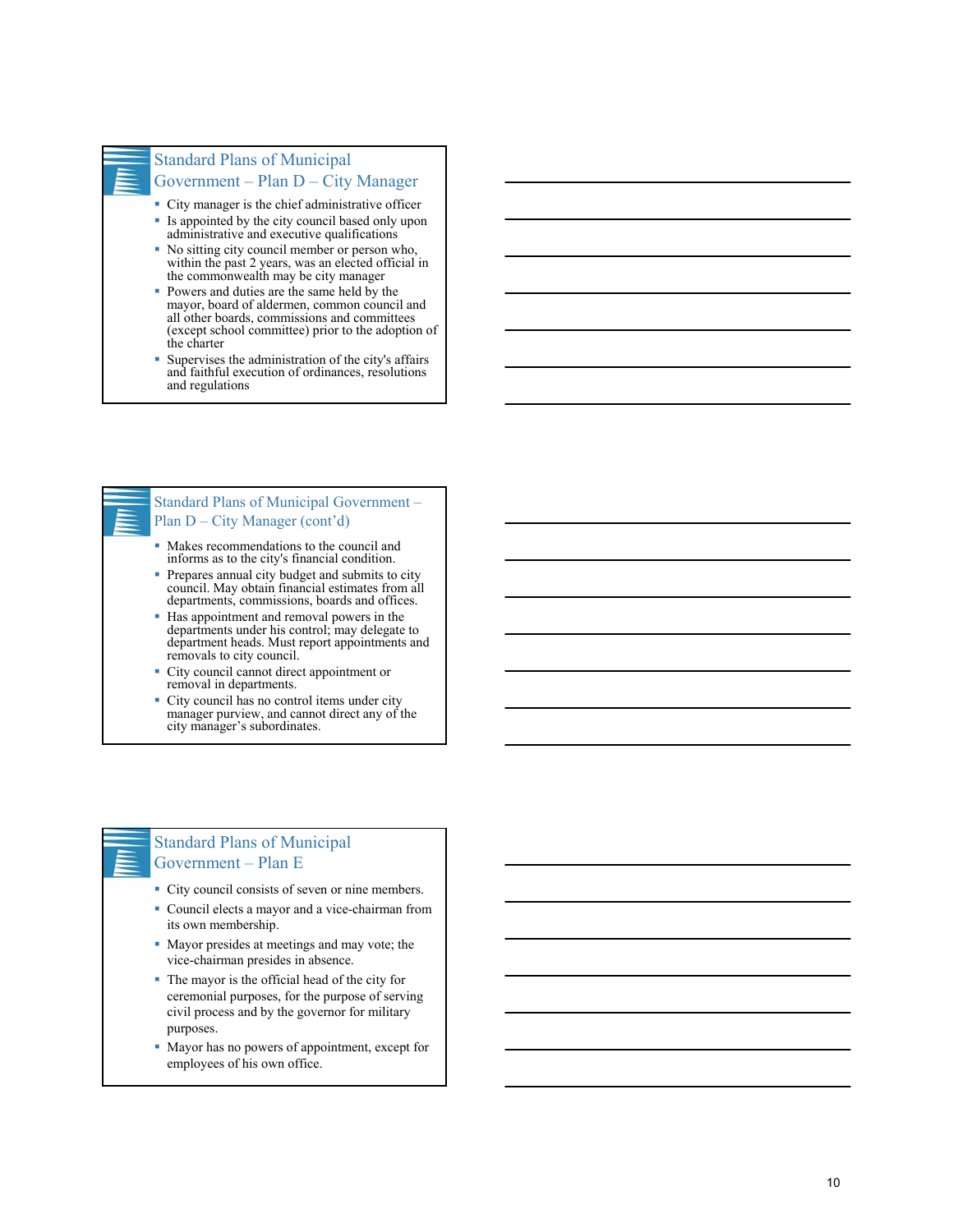#### Standard Plans of Municipal Government – Plan E – City Manager

- City manager is the chief administrative officer
- Is appointed by the city council based only upon administrative and executive qualifications
- Supervises the administration of the city's affairs and faithful execution of ordinances, resolutions and regulations; is charged with keeping the peace.
- City council may set, limit, or accord wide discretion to city manager.
- Reports to council on affairs of city and as to the city's financial condition and needs.
- Prepares city's budgets for submission to council and may require estimates from all city departments.
- Has duty to act in city's best interest on contracts.

## Standard Plans of Municipal Government – Plan E – City Manager

- Makes all appointments and removals of personnel in departments under his control and performs other duties as required by ordinance; may delegate to department heads.
- Must report appointments and removals to city council.
- All appointments are made on basis of training and experience (unless subject to the civil service law).
- Has supervisory authority over officers and employees, under general regulations of city council.
- City council has no control items under city manager purview, and cannot direct any of the city manager's subordinates.

### Standard Plans of Municipal Government – Plan F

- Government vested in mayor and city council.
- Mayor is chief executive officer of the city.
- Legislative powers are vested in city council which annually elects one of its members as president.
- All department heads and members of municipal boards, (except school committee, officials appointed by the governor, and assessors if elected), are appointed by the mayor, without confirmation by the city council.
- Mayor may remove any person whom he is authorized to appoint.
- Every order, ordinance, resolution and vote adopted or passed by city council is subject to mayor's approval.
- Veto by mayor may be overridden if passed by 2/3 vote of council.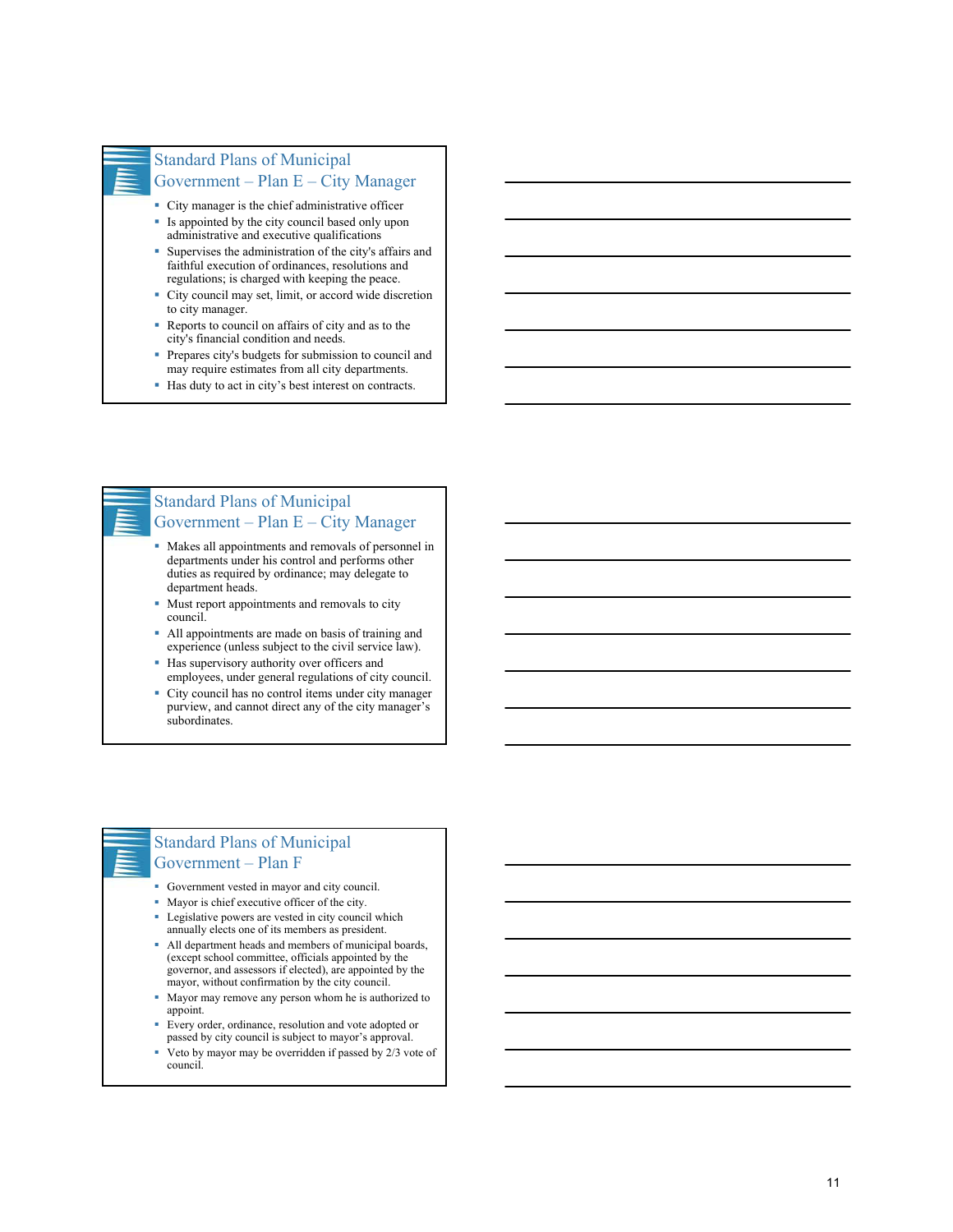

### Town Government – Board of Selectmen

- Selectmen are the "town agents".
- Control all real or personal property of the town not under control of a board, officer or department.
- Have control over tax possessions but may designate custodian
- May purchase, or select and lay out, land within their town, necessary for the construction, repair or improvement of public ways.
- May enter into contracts on behalf of the town when authorized by statute or town meeting action.



### Town Government – Board of Selectmen (cont'd)

- **Prepare and produce annual town report**
- May summon witnesses to testify and to produce records, at hearing on matters within board's authority.
- May investigate conduct and operation of any town department and submit report to clerk.
- Where not separately established may act as sewer and water board, water commissioners, water and municipal light commissioners, municipal light board, sewer commissioners, park commissioners, board of public works, board of health, assessors, or commission of public safety, park commissioners, planning board or finance board.



# Town Government – Board of Selectmen (cont'd)

- May petition Governor for National Guard or other organization aid in preserving order
- May petition the Department of Public Health for the removal of sources of pollution of the town's water supply
- May apply to SJC or Superior Court for injunction against pollution of any pond or stream used as a source of ice or water supply by the town
- Investigate allegations of vicious, dangerous, or excessively noisy dogs and make necessary orders.
- May hold hearings on nuisance properties and order abatement or request intervention by State Dept. of Public Safety.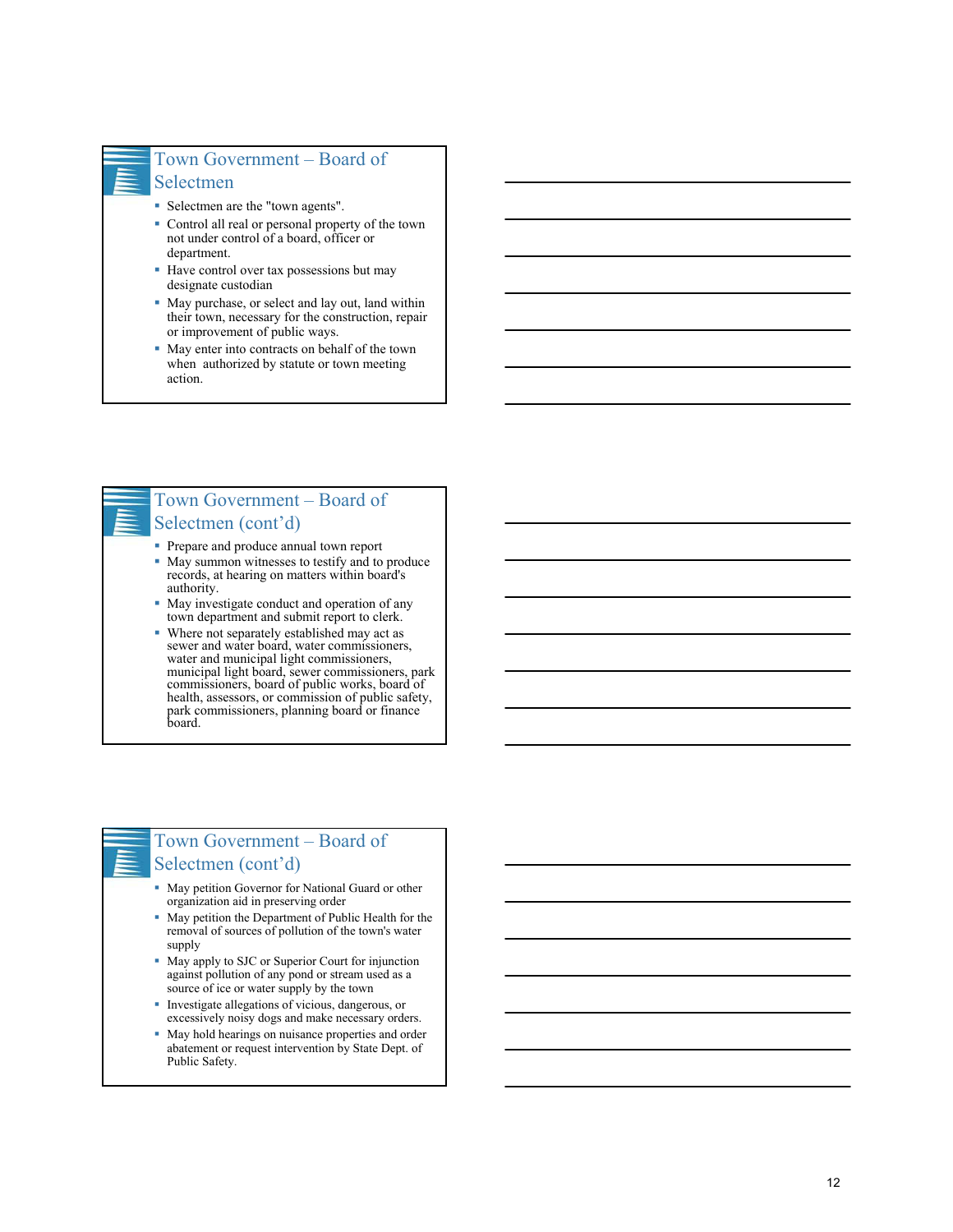# Town Government – Board of Selectmen (cont'd)

- Enforce laws relating to: weighing or measuring devices & storage of fireworks.
- Approve urban redevelopment projects or modifications.
- Upon request of the Secretary of the Commonwealth, investigate and report on proposed incorporators or officers of a charitable corporation.
- May examine books and records of persons engaged in lending money on collateral or of persons selling alcoholic beverages



# Selectmen – Appointment Powers

- Are general appointing authority and may be authorized (by town vote) to appoint cemetery commissioners, assessors, superintendent of streets, chiefs of police and fire departments or board of health.
- May designate and employ building inspector or commissioner and electrical inspector if authorized by vote or by-law
- Where locally accepted, may appoint board of assessors
- May be authorized to appoint accountant, purchasing agent, executive secretary, town administrator and/or veteran's agent

#### Town Government – Board of Selectmen – Appointment Powers (cont'd)

- Appoints board of registrars or wardens, clerks and inspectors if wards are applicable
- Where authorized appoint health commissioner or health inspector
- Where authorized may appoint public safety commissioner who may appoint deputies as chiefs of police and fire departments
- May organize police force, or where authorized, create police department
- May appoint, train and equip volunteer, unpaid auxiliary firemen, police and civil defense units
- May appoint superintendent of streets (unless highway surveyor is elected, wherein surveyor has exclusive control of ordinary repair of public ways)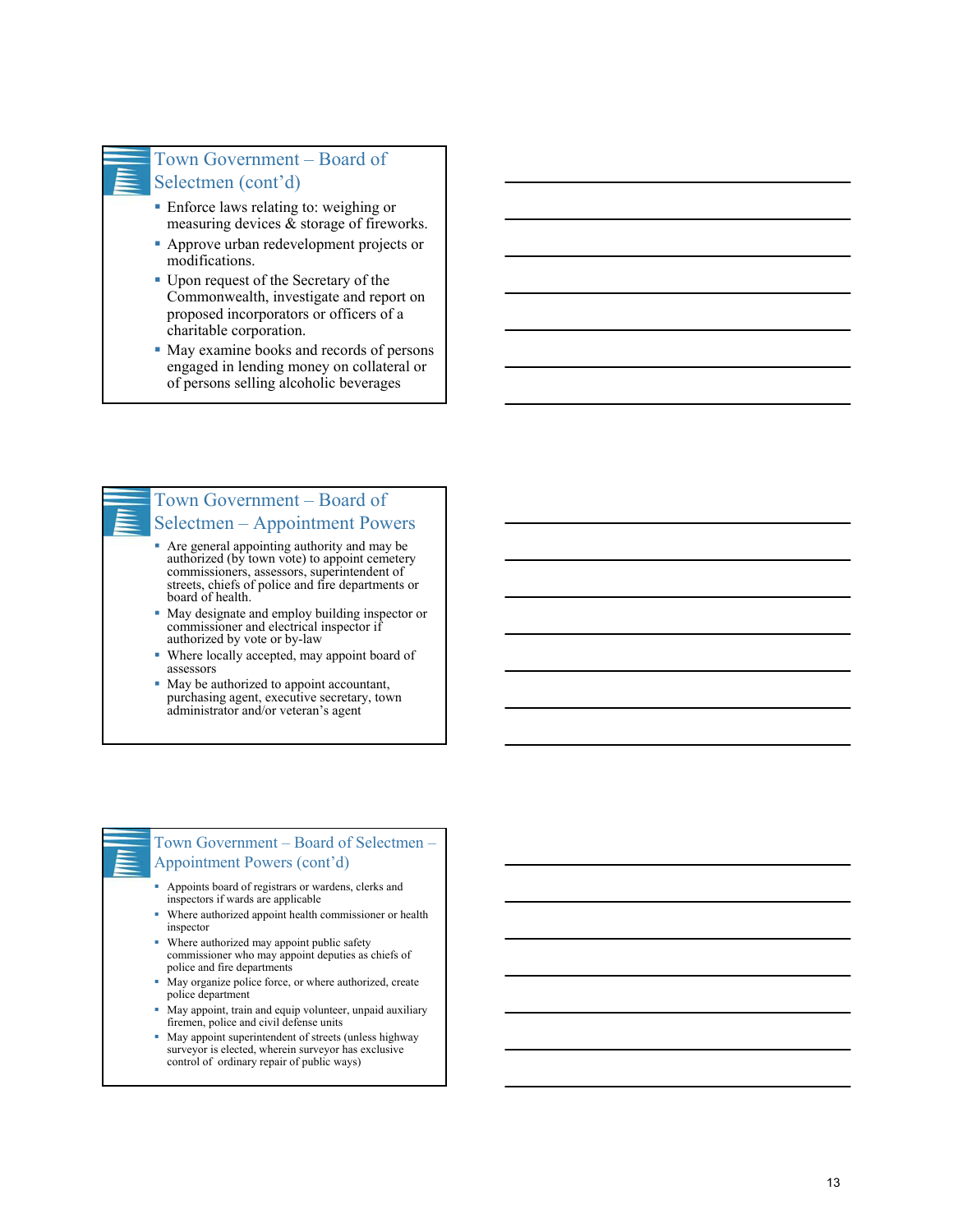#### Town Government – Board of Selectmen – Appointment Powers (cont'd)

- Where authorized, may appoint town counsel, constables, board of cemetery commissioners, tree warden, superintendent of water or sewer dept.
- May establish fire department under the control of a chief in accordance with statutory scheme (when locally accepted) or through appointment of engineers, firewards and forest warden
- **Appoint weighers, measurers or surveyors of** goods or commodities.
- No person may be authorized to act on behalf of board of selectmen unless appointment and removal is subject to the board.

# Town Government – Board of Selectmen – Licensing Authority

- Are licensing authority for innholders and common victuallers
- May be authorized to license sale of food and beverages, coffee houses, lodging houses, lunch carts, used car sales, pawn brokers, bowling alleys and pool halls, arcades, dancing schools, skating rinks, use or rental of boats, transient vendors and charitable or veteran's organizations for sale of flags, badges, flowers, souvenirs, etc.

# Town Government – Board of Selectmen – Finance

- Must approve the payment of all bills or payrolls
- Must sign all warrants for the payment of money by the treasurer.
- Approve interest rate obligations of the town bear.
- Must countersign bonds and notes issued by the town.
- Must provide detailed budget estimates of departments under their jurisdiction to the town accountant or, appropriation, advisory or finance committee.
- Report recommendations of appropriations to town.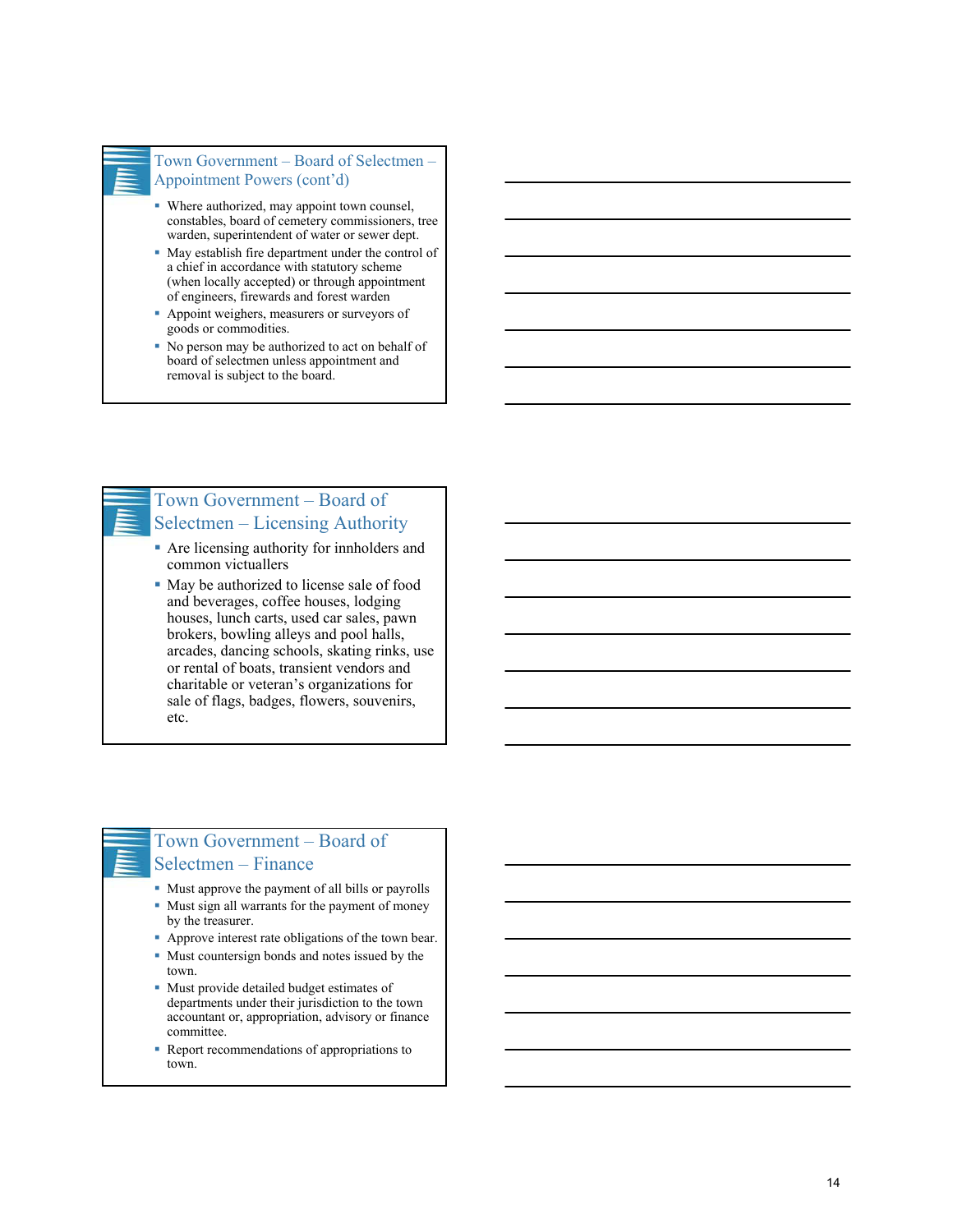

### Town Government – Town Manager; Town Administrator; Executive Secretary

- Town Manager administrative responsibilities and authority is vested in professional manager (not provided for in MGL, but available through charter provisions)
- Town Administrator, Executive Secretary, et al. Appointed and may be removed by Selectmen where authorized by town
	- Duties are defined by Selectmen
	- May hold other town office(s) concurrently with position, as determined by Selectmen

| Forms of Municipal Government - |       |
|---------------------------------|-------|
| Towns                           |       |
| <b>Chief Municipal Official</b> | Total |
| Admin, Asst.                    | 11    |
| Admin, Coord.                   |       |
| Chief Admin, Officer            | 2     |
| Chief Admin / Finance Officer   | 1     |
| Executive Asst.                 | 3     |
| <b>Executive Dir</b>            | 1     |
| Executive Sec'y                 | 10    |
| General Manager                 |       |
| Munic, Admin.                   |       |
| Selectmen                       | 41    |
| Town Admin.                     | 157   |
| Town Coord.                     | 11    |
| <b>Town Manager</b>             | 64    |
|                                 |       |

# Separation of Powers

Panelist Commentary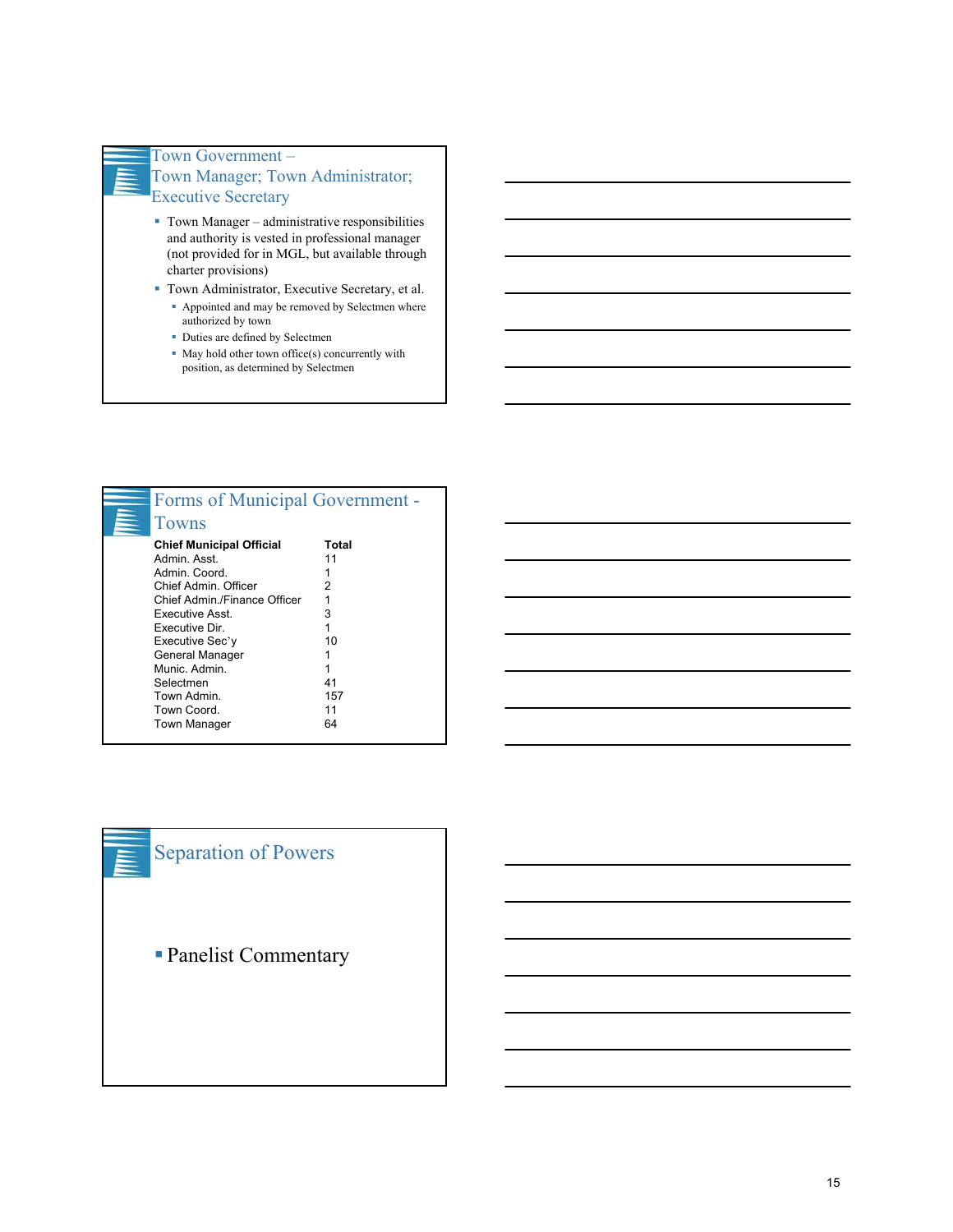

# Separation of Powers – Conflicts

Collins v. Selectmen of Brookline, 325 Mass. 562 (1950):<br>Plaintiff, elected member of Brookline Housing Authority<br>challenged removal by Selectmen acting on statute, which<br>allowed mayor or selectmen to receive written charg against and after hearing, remove member of appointed or elected housing authority, stating that statute encroached on judicial power contrary to Article XXX. SJC held that power of removal of public officer is executive or administrative in nature and there is no encroachment in Legislature authorizing such action.

Young v. Mayor of Brockton, 346 Mass. 123 (1963):<br>Plaintiff, appointed by city manager to Brockton liquor<br>licensing board under Plan D charter, but not confirmed by<br>city council, challenged purported removal by mayor under power to city manager under c. 43.



# Separation of Powers – Conflicts

City Council of Boston v. Mayor of Boston, 383 Mass. 716 (1981): Council passed ordinance limiting number and makeup of mayoral staff. Court held that executive powers vested in Mayor through state statutes which form the City Charter and indicate legislative intent that Mayor could determine the size and salary level of his staff and that the Council was prohibited by the charter from taking part in City's executive or administrative business.

City Council of Boston v. Mayor of Boston, 24 Mass.App.Ct. 663 (1987): Mayor vetoed ordinances: abolishing Insp. Svc's Dept. and establishing Building Dept. under control of City Council; and establishing Commission on Women in Mayor's office's which reserved Council the right to rescind adopted rules and reg's. Court looked to statutes which provided that city council with mayoral approval could reorganize, consolidate or abolish depts and found that language required Mayor and Council to act together. Deference given to "strong mayor" nature of City's gov't and inability of Council to make unilateral organizational changes in the executive branch.



# Separation of Powers – Conflicts

<u>Mayor of New Bedford v. City Council of New Bedford,</u> 13<br>Mass.App.Ct. 251 (Mass.App.Ct. 1982): Council passed<br>ordinance over Mayoral veto changing appointment of clerk<br>of committees from Mayor subject to Council confirmat solely to council. Court found that while Plan B provides for mayoral appointment of department heads, clerk of committees was not head of a dept. within the meaning of c. 43, § 60 and upheld the ordinance. Court gave deference to legislative nature of clerk position.

Whalen v. City of Holyoke, 13 Mass.App.Ct. 446<br>(Mass.App.Ct. 1982): Bd. of Alderman passed ordinance<br>over Mayoral veto providing number of fire department<br>members. Mayor submitted budget which cut dept. numbers.<br>Court held was not bound by ordinance purporting to limit his prerogatives in formulating budget.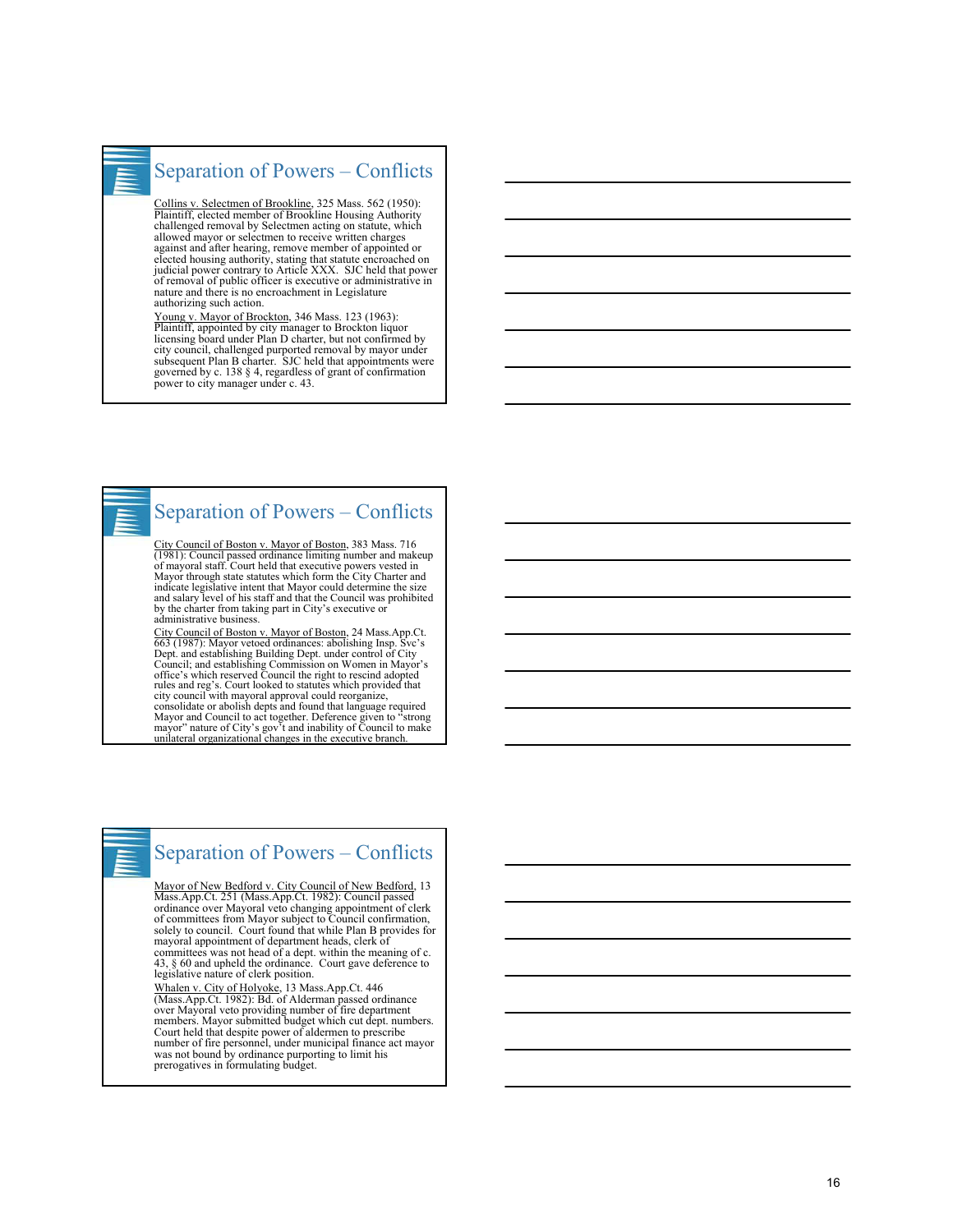

# Separation of Powers – Conflicts

Doherty v. Mayor of Everett, 13 Mass.App.Ct. 202 (Mass.App.Ct. 1982): "Quinn Bill" accepted by city council over mayoral veto. Mayor refused to make appropriation recommendation citing conflict with mayoral executive powers under charter to determine earnings of a class of city worker. Court held that votes of city council may have financial consequences, but do not impinge on the executive functions of the mayor.

Doherty v. City of Woburn, 345 Mass. 523 (1963): City council, over mayoral veto, passed ordinance raising wages of public works dept. Mayor contended such infringed on executive power granted under City charter to employ labor and make contracts. Court held that fixing of salaries was power frequently exercised by legislative bodies and not forbidden by charter.

# Separation of Powers – Conflicts

Opinion of the Justices to the Senate, 429 Mass. 1201 (1999): Over mayor's veto, council submitted home rule petition amending Gloucester city charter. Court looked to home rule amendment which required petition be filed by the mayor and city council and held that council's override of veto could not be read as mayor's assent.

Opinion of the Justices to the House of Representatives, 375 Mass. 843 (1978): Cambridge Mayor refused to sign petition for special legislation amending City charter. Home rule amendment provides that General Court may act on petition filed or approved by: voters of a city; or the mayor and city council; or other legislative body of a city. Court held that while a Plan E mayor is the official head of the city, he is a member of the city council, has an equal voice with other members. Further, the Mayor has no approval or veto power over measures adopted by the city council and possesses no legislative powers apart from those held as a council member. As such Plan E Mayor's approval is not required.

# Separation of Powers – Conflicts

Town Council of Agawam v. Town Manager of Agawam, 20<br>Mass.App.Ct. 100 (Mass.App.Ct. 1985): After acceptance of<br>charter granting Town Manager with power to appoint all,<br>except school, officers and employees, Town Council vo to reserve power of confirmation under GL c. 39. Court held that Home Rule Charter enacted in accordance with c. 43 superseded c. 39 requirements.

Atkinson v. Town of Ipswich, 34 Mass.App.Ct. 663 (Mass.App.Ct. 1993): Question as to whether "strong" fire chief or town manager had control of fire department. "Strong" chief legislation locally accepted in 1962. New charter accepted in 1967 by special act, gave town manager general powers to appoint, supervise, direct and administer<br>all departments, board and offices not specified in charter.<br>Court looked to charter provisions and found that where fire<br>chief was not mentioned and charter repe